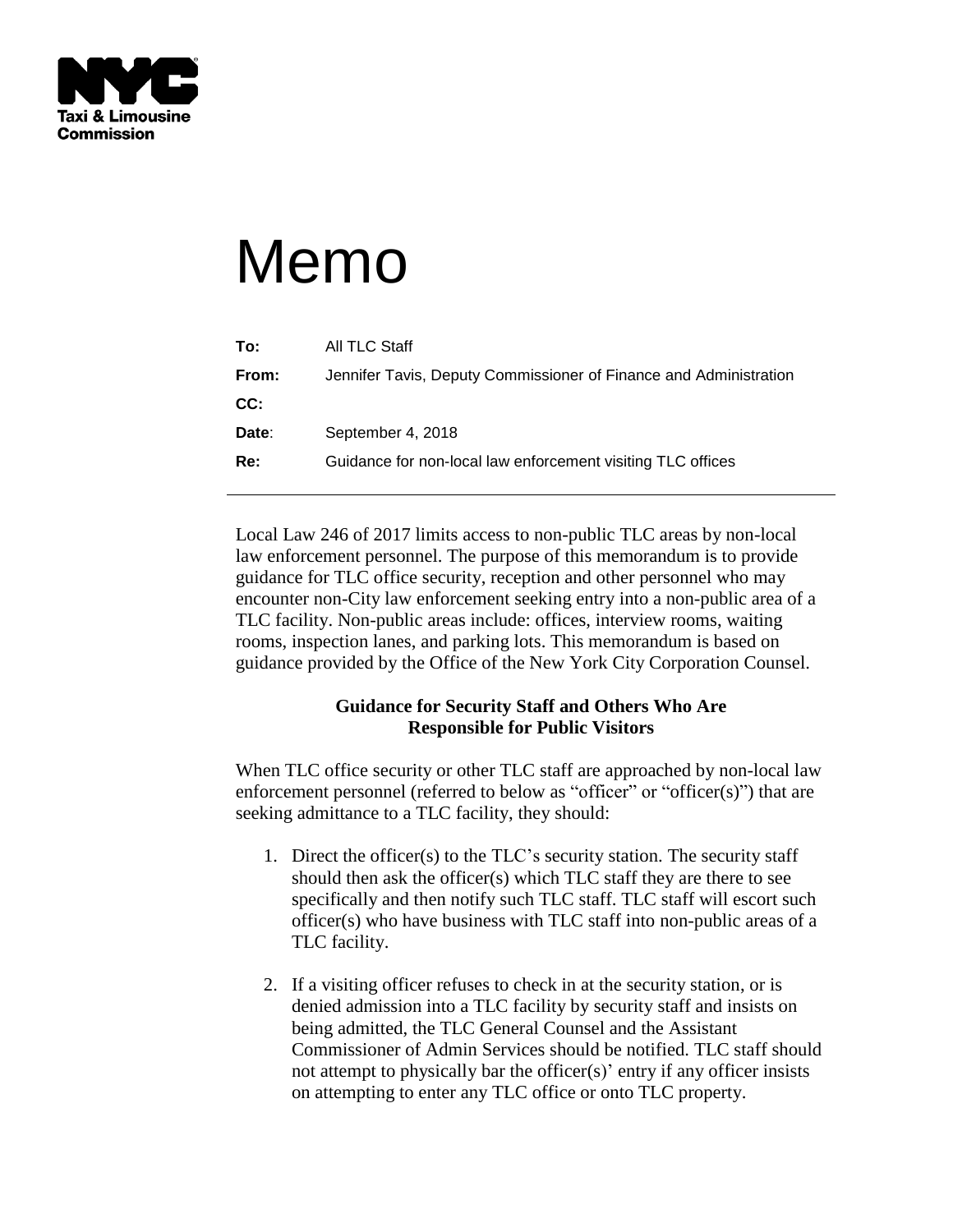

- 3. If a visiting officer is not on TLC premises to see a specific TLC employee, the security staff or other TLC staff should:
	- a. Obtain the officer's identification (name and badge/ID) and business card;
	- b. Determine the purpose of the officer(s)' visit;
	- c. Ask for any relevant documentation (e.g., subpoena, warrant, accompanying affidavits, other documents); and
	- d. Notify the General Counsel or a member of the General Counsel staff and the Assistant Commissioner of Admin Services.
- 4. The officer(s) should be asked to wait in the reception area while the TLC security staff receives instructions from the General Counsel's office.
- 5. If the officer(s) objects, the security staff should provide the officer(s) with the name and telephone number of the General Counsel and ask them to communicate directly with the General Counsel or a member of the General Counsel staff.
- 6. The General Counsel or a member of the General Counsel staff will review all documentation provided by the officer(s) and make a determination about whether access is required by law, or otherwise permitted by section §4-210 of the Administrative Code.
- 7. The TLC security staff should not consent to the officer(s)' entry without first obtaining authorization to consent from the General Counsel's office.
- 8. If further guidance is necessary in light of the particular circumstances, the General Counsel will consult with the Law Department.

All TLC reception areas will have posted signage stating that: (1) all visitors to TLC must check in at the security station; (2) only persons with business with TLC and those accompanying them may enter and remain in waiting rooms, lobbies or other open areas; and (3) visitors may not enter TLC office areas or non-public area of TLC property unless authorized, and accompanied or invited by a staff member.